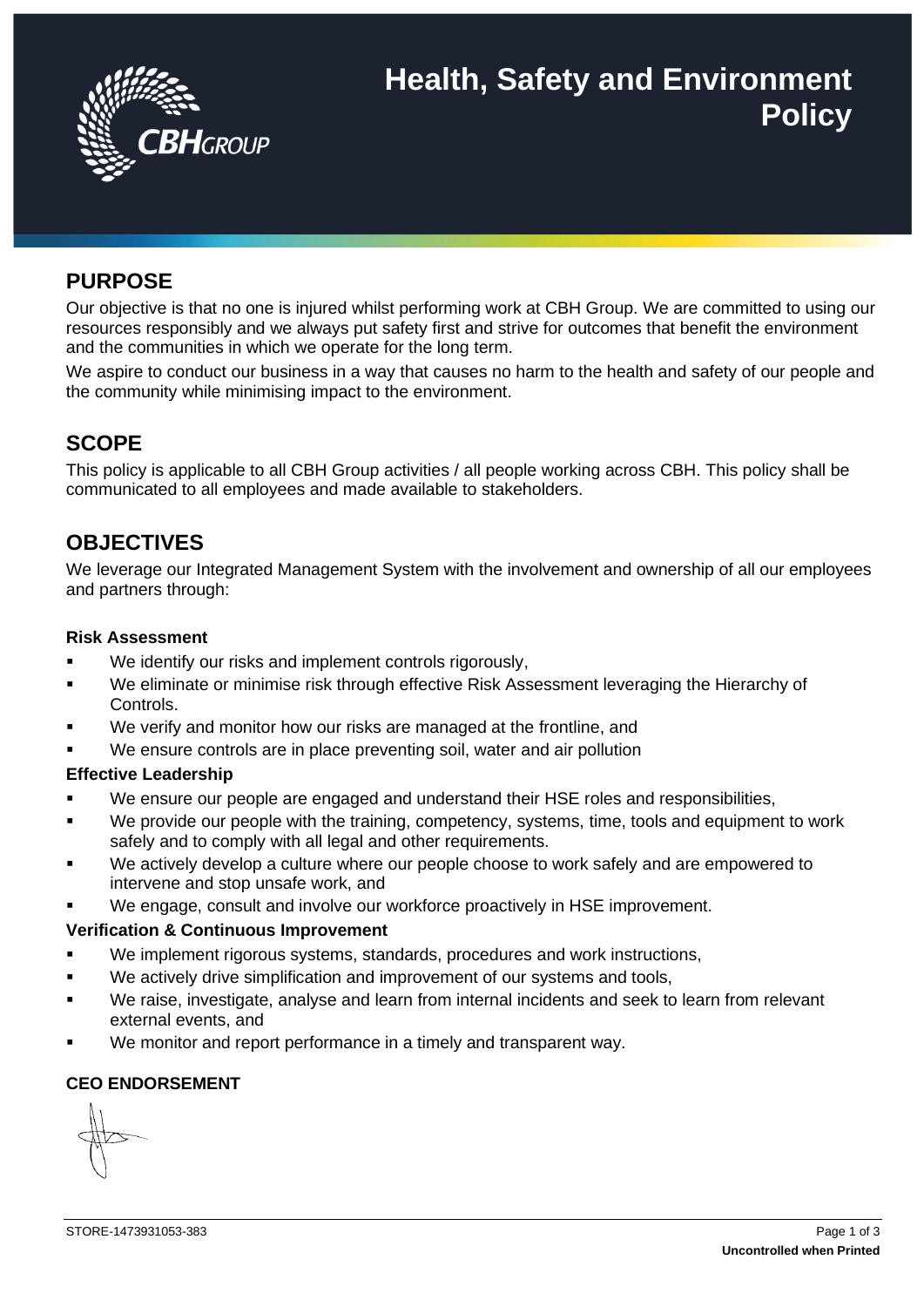

# **ROLES AND RESPONSIBILITIES**

| Role                       | <b>Responsibility</b>                                                            |  |
|----------------------------|----------------------------------------------------------------------------------|--|
| CBH Board                  | Overall accountability for Safety for CBH Group activities.                      |  |
| <b>Lead Risk Committee</b> | Responsible for approving the HSE Policy.                                        |  |
| CEO                        | Responsible for providing leadership and resourcing for the safe systems of work |  |
| Safety                     | Development of HSE policy and safe systems of work                               |  |

## **REFERENCES**

| Title                      | <b>STORE ID</b>    |
|----------------------------|--------------------|
| Health and Safety Standard | ORE-1473931053-521 |

## **COMMUNICATION**

This policy shall be made available and communicated to all CBH employees and contractors via the CBH Intranet. Amendments to this Policy shall be communicated to the CBH Group under the direction of the Chief Audit and Risk Officer.

## **COMPLIANCE MANAGEMENT**

CBH are required to comply with international and national legislated requirements, accreditations and standards. To achieve this staff are required to comply with all Policies, Procedures and Work Instructions provided to them. Regular reviews and audits will be performed by internal and external parties as required to ensure compliance is being achieved. If a non-compliance or breach is identified the Responsible Line Manager must be notified as soon as practically possible.

## **CHANGE MANAGEMENT**

Changes to this document shall be managed, reviewed and updated as described in the Document Control Content and Records Management Group Procedure.